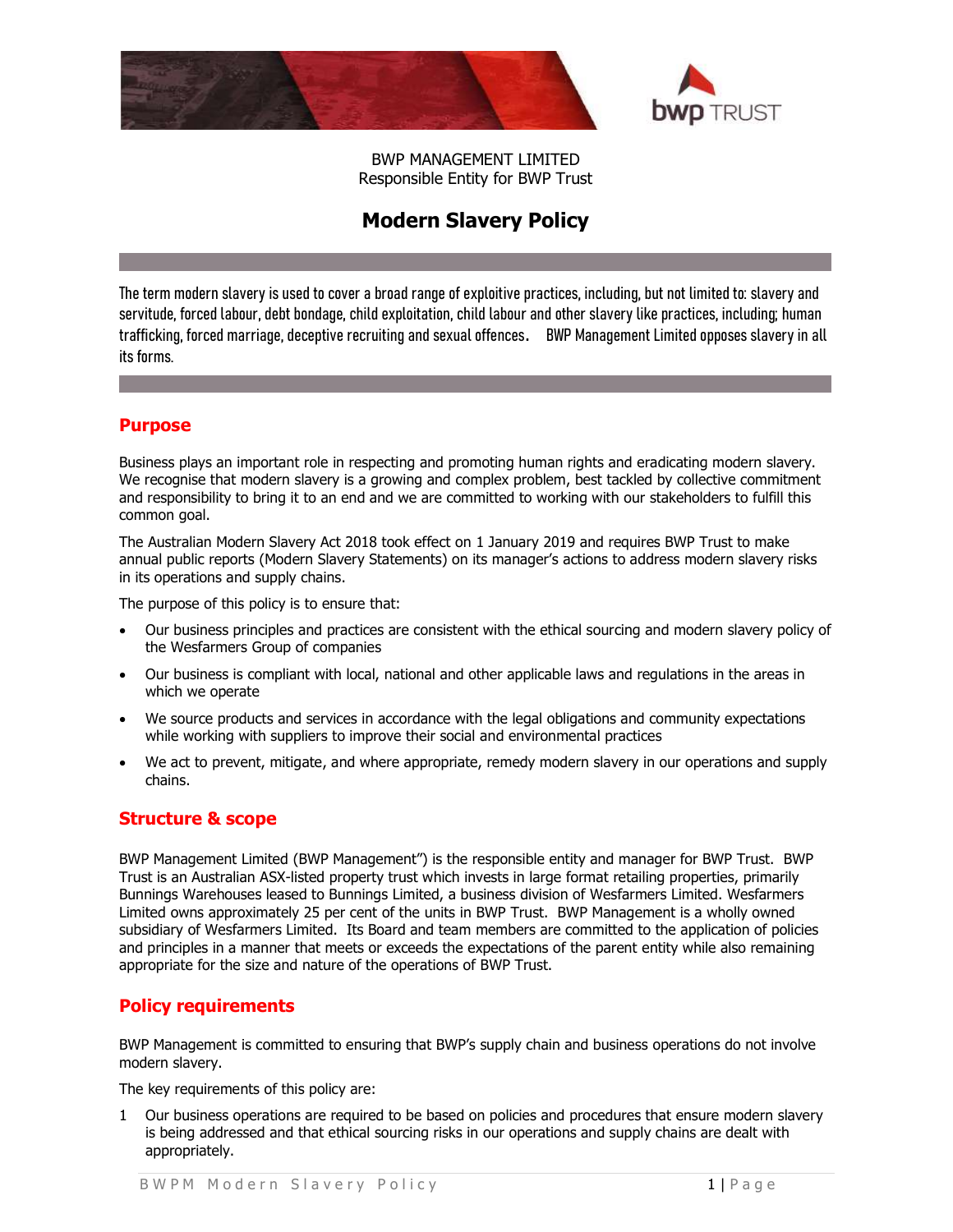- 2 As far as practicable, our operational and supplier contract terms will:
	- a) include requirements that suppliers comply with all local, national and other applicable laws and regulations in the areas in which they operate
	- b) require that suppliers comply with our minimum standards expected of suppliers for ethical sourcing (Refer Annexure A: Minimum Standards)
	- c) provide us with rights of termination if the supplier is unable or unwilling to work towards full compliance with the minimum standards.
- 3 As far as practicable, suppliers will be:
	- a) encouraged to exceed the minimum standards, and promote best practice and continuous improvement; and
	- b) monitored for compliance with the minimum standards through supplier assessment processes taking into account relevant risk factors such as country risk and product risk.

### Risk management principles

The following modern slavery risk management principles apply:

| Responsibility                 | The Managing Director is responsible for ensuring the effectiveness of BWP's risk<br>management systems                                                                                                              |
|--------------------------------|----------------------------------------------------------------------------------------------------------------------------------------------------------------------------------------------------------------------|
| Accountability                 | Accountability for addressing modern slavery risk rests with the relevant<br>management team members who assess and recommend the engagement of new<br>service providers or the entering into new supplier contracts |
| Supply chain<br>mapping        | Risk assessment at BWP Management commences with addressing the modern<br>slavery risks of Tier 1 suppliers, and then assesses those suppliers beyond Tier 1<br>who are determined to be high risk                   |
| On-boarding and<br>contracting | Due diligence is performed on new suppliers to determine their risk level and control<br>procedures in relation to ethical sourcing and modern slavery as appropriate for their<br>business                          |
| Audit and<br>compliance        | Audit and compliance programs will be implemented where appropriate to assess<br>compliance with this policy                                                                                                         |
| Training                       | Team members with relevant roles in relation to this policy are provided with modern<br>slavery training appropriate for their roles                                                                                 |
| Complaints<br>mechanism        | Confidential and accessible reporting mechanisms for concerns or disclosure and<br>protection from reprisal are provided through our Whistleblowing Policy                                                           |
| Remediation                    | BWP Management is committed to working with suppliers to remediate any breaches<br>of this policy                                                                                                                    |
| Stakeholder<br>engagement      | BWP Management is committed to engaging with its stakeholders in the interests of<br>managing modern slavery risk                                                                                                    |

### Policy breaches

If this policy is breached, we will act as quickly as practicable to remedy adverse impacts on workers, individuals or communities and we will engage directly with affected stakeholders.

### Policy review

The Board approves BWP Management's Modern Slavery Policy and reviews and approves its annual Modern Slavery Statements.

Annexure 1: Minimum Standards Expected of Suppliers

Adopted by the Board on 24 June 2021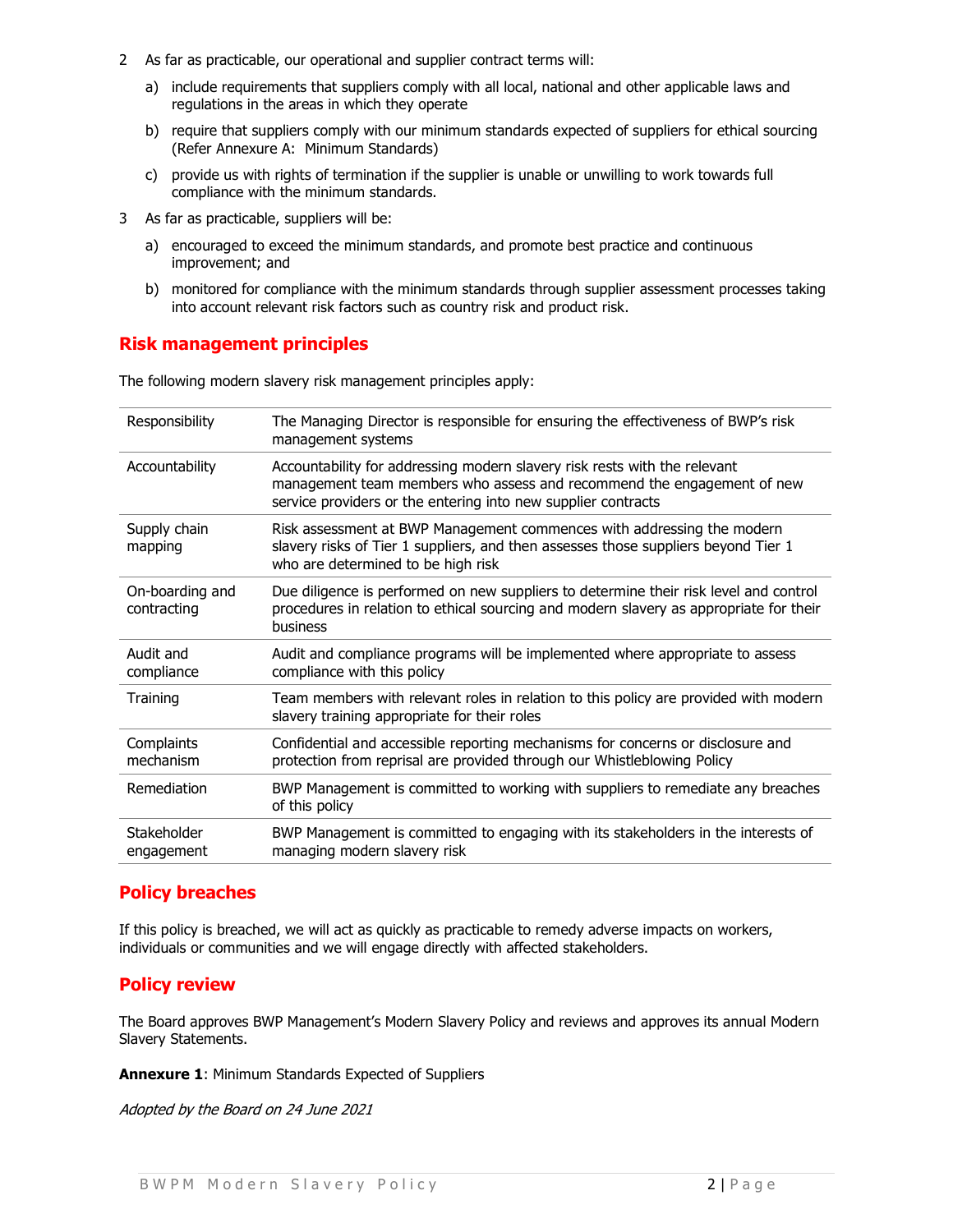### BWP Management Limited (responsible entity for BWP Trust) MINIMUM STANDARDS EXPECTED OF SUPPLIERS

| No forced or<br>bonded labour                         | Employment shall be freely chosen. Suppliers shall:                                                                                                                                                                                                                                                                                                                                                                                                                                                                                                                                                           |
|-------------------------------------------------------|---------------------------------------------------------------------------------------------------------------------------------------------------------------------------------------------------------------------------------------------------------------------------------------------------------------------------------------------------------------------------------------------------------------------------------------------------------------------------------------------------------------------------------------------------------------------------------------------------------------|
|                                                       | (a) not use any type of forced labour (any work or service extracted from any<br>person under the menace of any penalty, which work has not been freely<br>chosen by the person), <b>bonded labour</b> (work which is not for compensation<br>received by the worker, but to repay a debt, which is often incurred by another<br>person offering the worker's labour in exchange) or <b>indentured labour</b> (in<br>which an employer forbids workers from leaving employment at the worker's<br>discretion);                                                                                                |
|                                                       | (b) respect the freedom of movement of their workers and not restrict their<br>movement by controlling identity papers, holding money deposits or taking<br>any other action to prevent workers from terminating their employment; and                                                                                                                                                                                                                                                                                                                                                                        |
|                                                       | (c) ensure that workers are free to leave their employer after reasonable notice.                                                                                                                                                                                                                                                                                                                                                                                                                                                                                                                             |
| No child labour <sup>1</sup>                          | Suppliers shall comply with the minimum legal working age in the country in<br>question or in the absence of such law, by the International Labour Organisation<br>(ILO) Convention 138. Suppliers must be able to verify the age of all employees<br>to ensure compliance. Suppliers must accept the principles of remediation <sup>2</sup> of child<br>and under age workers, and where such labour is discovered suppliers must<br>establish and implement appropriate remediation for such workers and introduce<br>effective systems to prevent the use of child labour in the future.                   |
| Wages, benefits, and<br>transparent record<br>keeping | Suppliers must comply at a minimum with all laws regulating local wages,<br>overtime compensation and legally mandated benefits. Record keeping must be<br>accurate and transparent. Workers must be provided with written and<br>understandable information about their employment conditions before they enter<br>employment and about their wages for each pay period. Deductions from wages<br>for disciplinary measures or any deductions from wages not provided for by law<br>shall not occur without the express permission of the worker concerned. All<br>disciplinary measures should be recorded. |
| Working hours                                         | Working hours must comply with applicable local laws. Workers should not be<br>required to work more than the maximum hours per week as stipulated by local<br>laws or in the absence of such law by the applicable ILO convention. Overtime<br>shall be agreed, shall not be excessive, shall not be requested on a regular basis<br>and shall be compensated as prescribed by applicable local laws.                                                                                                                                                                                                        |
| No discrimination                                     | All conditions of employment must be based on an individual's ability to do the<br>job, not on the basis of personal characteristics, such as gender, ethnic origin,<br>religion, age, disability, personal beliefs, marital status, sexual orientation, union<br>membership or political affiliation. Suppliers must ensure that they provide an<br>environment where their employees can work without distress or interference<br>caused by harassment, discrimination or any other inappropriate workplace<br>behaviour.                                                                                   |
| No harassment or abuse                                | Workers shall be treated with dignity and respect. In particular, suppliers will<br>provide a workplace free from harassment, including physical, sexual, verbal or<br>visual behaviour that creates an offensive, hostile or intimidating environment.                                                                                                                                                                                                                                                                                                                                                       |

 $^1$  'Child labour' is defined as any work by a child or young person, which does not comply with the provisions of the relevant ILO standards, and any work that is likely to interfere with that person's education, or to be harmful to that person's health or mental, spiritual, moral or social development. 'Child (or Children)' is defined as a person under the age of 15, or below the age at which school attendance is not compulsory under local law, whichever is older. 'Young Person' is defined as a person under the age of 18 but not classified as a child.

<sup>2</sup>Principles of remediation is defined as a program enabling children and under age workers to return to quality education and establish and implement effective systems to prevent the use of child labour in the future.